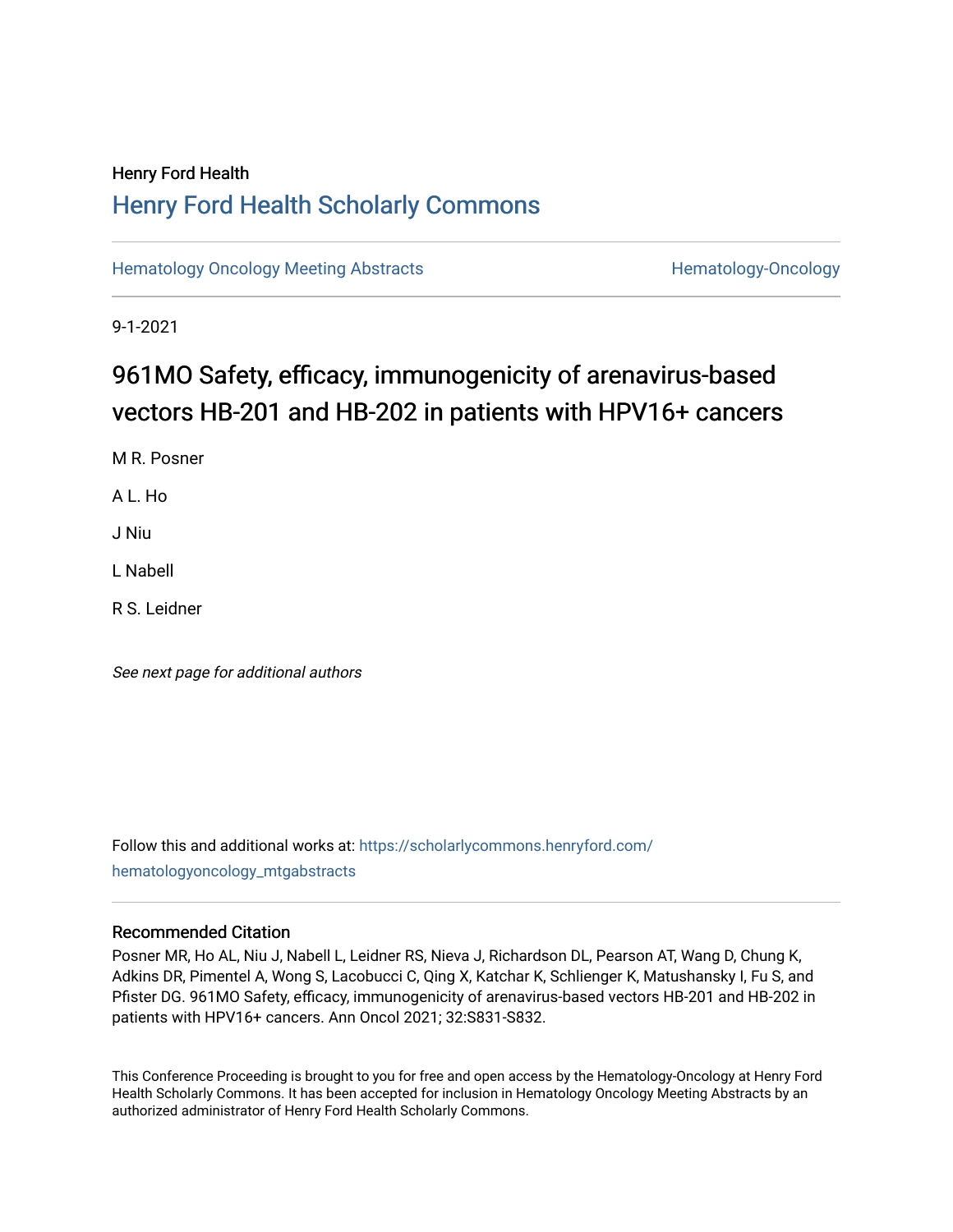# Authors

M R. Posner, A L. Ho, J Niu, L Nabell, R S. Leidner, J Nieva, D L. Richardson, A T. Pearson, Ding Wang, K Chung, D R. Adkins, A Pimentel, S Wong, C Lacobucci, X Qing, K Katchar, K Schlienger, I Matushansky, S Fu, and D G. Pfister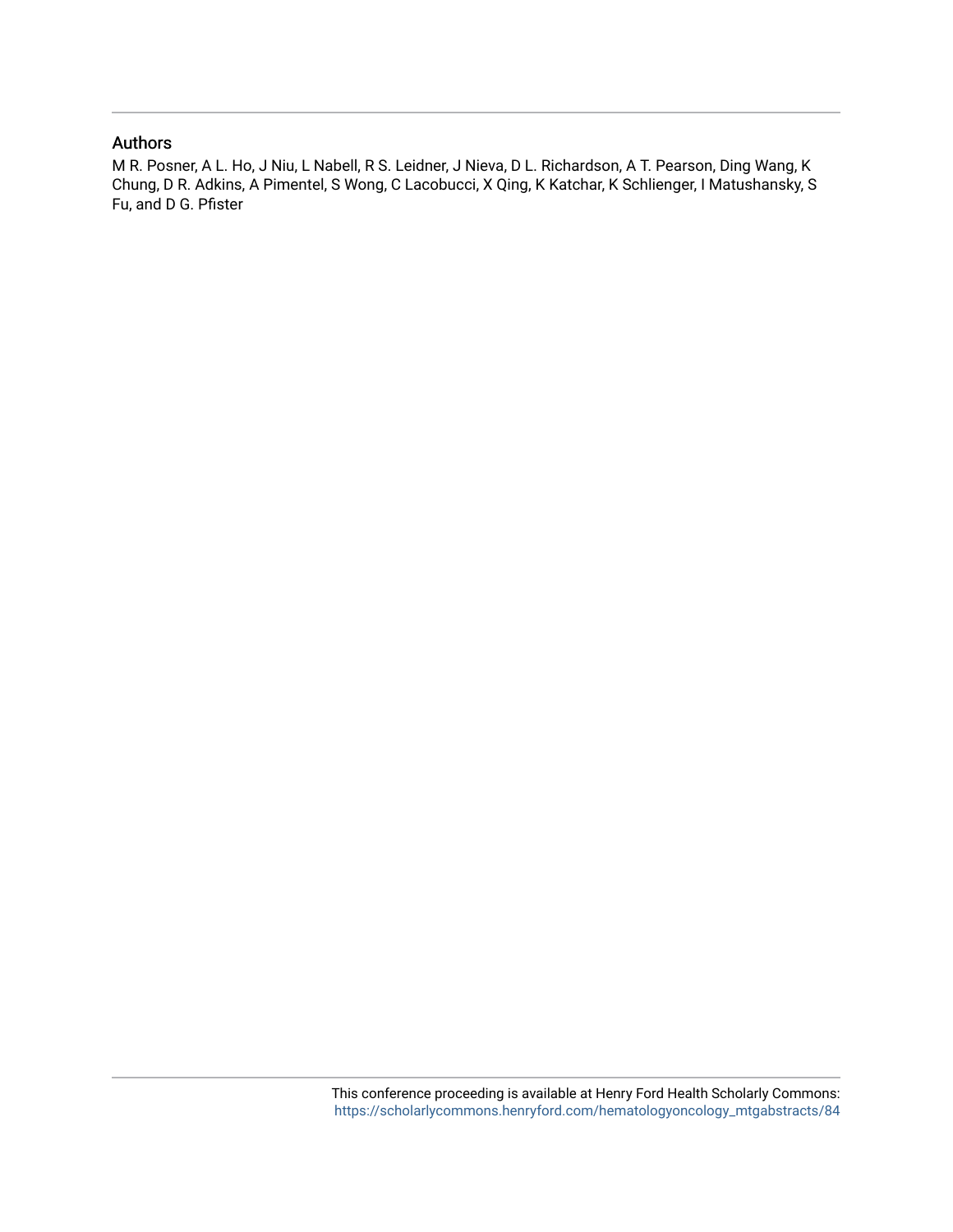Personal, Advisory Board: Astellas; Financial Interests, Personal, Advisory Board: Otsuka; Financial Interests, Institutional, Research Grant: Abbvie; Financial Interests, Institutional, Research Grant: Acerta Pharma; Financial Interests, Institutional, Research Grant: Adaptimmune; Financial Interests, Institutional, Research Grant: Amgen; Financial Interests, Institutional, Research Grant: Apexigen; Financial Interests, Institutional, Research Grant: Arcus; Financial Interests, Institutional, Research Grant: Array; Financial Interests, Institutional, Research Grant: AstraZeneca; Financial Interests, Institutional, Research Grant: Atreca; Financial Interests, Institutional, Research Grant: BeiGene; Financial Interests, Institutional, Research Grant: Birdie; Financial Interests, Institutional, Research Grant: Boehringer Ingelheim; Financial Interests, Institutional, Research Grant: Checkpoint Therapeutics; Financial Interests, Institutional, Research Grant: Corvus; Financial Interests, Institutional, Research Grant: CytomX; Financial Interests, Institutional, Research Grant: Daiichi Sankyo; Financial Interests, Institutional, Research Grant: Dynavax; Financial Interests, Institutional, Research Grant: EMD Serono; Financial Interests, Institutional, Research Grant: Genentech/Roche; Financial Interests, Institutional, Research Grant: Genocea; Financial Interests, Institutional, Research Grant: Glax-oSmithKline; Financial Interests, Institutional, Research Grant: Gritstone Oncology; Financial Interests, Institutional, Research Grant: Guardant; Financial Interests, Institutional, Research Grant: Hengrui; Financial Interests, Institutional, Research Grant: Immunocore; Financial Interests, Institutional, Research Grant: Incyte; Financial Interests, Institutional, Research Grant: Janssen; Financial Interests, Institutional, Research Grant: Jounce; Financial Interests, Institutional, Research Grant: Kadmon; Financial Interests, Institutional, Research Grant: Lilly; Financial Interests, Institutional, Research Grant: Loxo; Financial Interests, Institutional, Research Grant: Lycera; Financial Interests, Institutional, Research Grant: Merck; Financial Interests, Institutional, Research Grant: Mirati; Financial Interests, Institutional, Research Grant: Neovia; Financial Interests, Institutional, Research Grant: Novartis; Financial Interests, Institutional, Research Grant: OncoMed; Financial Interests, Institutional, Research Grant: Pfizer; Financial Interests, Institutional, Research Grant: Regeneron; Financial Interests, Institutional, Research Grant: Ribon; Financial Interests, Institutional, Research Grant: Sanofi; Financial Interests, Institutional, Research Grant: Shattuck Labs; Financial Interests, Institutional, Research Grant: Stem CentRx; Financial Interests, Institutional, Research Grant: Syndax; Financial Interests, Institutional, Research Grant: Takeda; Financial Interests, Institutional, Research Grant: Tarveda Therapeutics; Financial Interests, Institutional, Research Grant: TCR2 Therapeutics; Financial Interests, Institutional, Research Grant: University of Michigan; Financial Interests, Insti-tutional, Research Grant: WindMIL. D. Carbone: Financial Interests, Institutional, Research Grant: Gritstone bio, Inc.; Financial Interests, Personal, Research Grant: Bristol-Myers Squibb; Financial Interests, Personal, Advisory Board: Abbvie; Financial Interests, Personal, Advisory Board: Bayer; Financial Interests, Personal, Advisory Board: AstraZeneca; Financial Interests, Personal, Advisory Board: Biocept; Financial Interests, Personal, Advisory Board: Boehringer Ingelheim; Financial Interests, Personal, Advisory Board: Clovis; Financial Interests, Personal, Advisory Board: EMD Serono; Financial Interests, Personal, Advisory Board: Foundation Medicine; Financial Interests, Personal, Advisory Board: Genentech/Roche; Financial Interests, Personal, Advisory Board: GlaxoSmithKline; Financial Interests, Personal, Advisory Board: Guardant Health; Financial Interests, Personal, Advisory Board: Helsinn; Financial Interests, Personal, Advisory Board: Incyte; Financial Interests, Personal, Advisory Board: Inivata; Financial Interests, Personal, Advisory Board: Inovio; Financial Interests, Personal, Advisory Board: Janssen; Financial Interests, Personal, Advisory Board: Merck; Financial Interests, Personal, Advisory Board: MSD; Financial Interests, Personal, Advisory Board: Novartis Oncology; Financial Interests, Personal, Advisory Board: Peregrine Pharmaceuticals; Financial Interests, Personal, Advisory Board: Pfizer; Financial Interests, Personal, Advisory Board: Synta; Financial Interests, Personal, Advisory Board: Loxo; Financial Interests, Personal, Research Grant: Bristol-Myers Squibb; Financial Interests, Personal, Advisory Board: Nexus. B. Johnson: Financial Interests, Personal, Advisory Board: Gritstone bio, Inc.; Financial Interests, Personal, Advisory Board: Incyte; Financial Interests, Personal, Advisory Board: Taiho Oncology; Financial Interests, Personal, Research Grant: Bristol-Myers Squibb; Financial Interests, Personal, Research Grant: Syntrix. S. Roychowdhury: Financial Interests, Institutional, Stocks/Shares: Johnson&Johnson; Financial Interests, Personal, Advisory Board: Abbvie; Financial Interests, Personal, Advisory Board: Incyte; Financial Interests, Personal, Advisory Board: Merck; Financial Interests, Personal, Advisory Board: QED Therapeutics; Financial Interests, Personal, Research Grant: Ignyta; Financial Interests, Personal, Research Grant: Incyte; Financial Interests, Personal, Research Grant: QED Therapeutics; Financial Interests, Personal, Research Grant: Takeda. K. Mody: Financial Interests, Personal, Advisory Board: AstraZeneca; Financial Interests, Personal, Advisory Board: Celgene; Financial Interests, Personal, Advisory Board: Eisai; Financial Interests, Personal, Advisory Board: Genentech/Roche; Financial Interests, Personal, Advisory Board: Merrimack; Financial Interests, Personal, Advisory Board: Vicus Therapeutics; Financial Interests, Personal, Research Grant: Agios; Financial Interests, Personal, Research Grant: Ariad; Financial Interests, Personal, Research Grant: ArQule; Financial Interests, Personal, Research Grant: FibroGen; Financial Interests, Personal, Research Grant: MedImmune; Financial Interests, Personal, Research Grant: Senhwa Biosciences; Financial Interests, Personal, Research Grant: Taiho Pharmaceutical; Financial Interests, Personal, Research Grant: TRACON Pharma; Financial Interests, Personal, Advisory Board: Ipsen; Financial Interests, Institutional, Research Grant: AstraZeneca; Financial Interests, Institutional, Research Grant: Gritstone Oncology; Financial Interests, Institutional, Research Grant: Incyte; Financial Interests, Institutional, Research Grant: Merck; Financial Interests, Institutional, Research Grant: Basilea; Financial Interests, Personal, Stocks/Shares: CytoDyn; Financial Interests, Personal, Stocks/Shares: Oncotherapeutics. E. Bourna-zou: Financial Interests, Personal, Full or part-time Employment: Bristol Myers Squibb. D. Schenk: Financial Interests, Personal, Full or part-time Employment: Gritstone bio, Inc. S. Kounlavouth: Financial Interests, Personal, Full or part-time Employment: Gritstone bio, Inc. L. Kraemer: Financial Interests, Personal, Full or part-time Employment: Gritstone bio, Inc. G. Talbot: Financial Interests, Personal, Full or part-time Employment: Gritstone bio, Inc. R. Rousseau: Financial Interests, Personal, Full or part-time Employment: Gritstone bio, Inc.; Financial Interests, Personal, Stocks/Shares: Gritstone bio, Inc. A.R. Ferguson: Financial Interests, Personal, Full or part-time Employment: Gritstone bio, Inc.; Financial Interests, Personal, Stocks/Shares: Gritstone bio, Inc. All other authors have declared no conflicts of interest.

https://doi.org/[10.1016/j.annonc.2021.08.1345](https://doi.org/10.1016/j.annonc.2021.08.1345)

### 961MO Safety, efficacy, immunogenicity of arenavirus-based vectors HB-201 and HB-202 in patients with HPV16+ cancers

M.R. Posner<sup>[1](#page-2-0)</sup>, A.L. Ho<sup>[2](#page-2-1)</sup>, J. Niu<sup>[3](#page-2-2)</sup>, L. Nabell<sup>[4](#page-2-3)</sup>, R.S. Leidner<sup>[5](#page-2-4)</sup>, J. Nieva<sup>[6](#page-2-5)</sup>, D.L. Richardson<sup>[7](#page-2-5)</sup>, A.T. Pearson<sup>[8](#page-2-6)</sup>, D. Wang<sup>[9](#page-2-7)</sup>, K. Chung<sup>10</sup>, D.R. Adkins<sup>11</sup>, A. Pimentel<sup>12</sup>, S. Wong<sup>[13](#page-2-11)</sup>, C. Lacobucci<sup>14</sup>, X. Qing<sup>15</sup> D.G. Pfister $^{20}$  $^{20}$  $^{20}$ 

<span id="page-2-9"></span><span id="page-2-8"></span><span id="page-2-7"></span><span id="page-2-6"></span><span id="page-2-5"></span><span id="page-2-4"></span><span id="page-2-3"></span><span id="page-2-2"></span><span id="page-2-1"></span><span id="page-2-0"></span><sup>1</sup>Hematology and Medical Oncology, Icahn School of Medicine at Mount Sinai, New York, NY, USA; <sup>2</sup>Medical Oncology; Department of Medicine, Memorial Sloan Kettering Cancer Center; Weill Cornell Medical College, New York, NY, USA; <sup>3</sup>TW Lewis Melanoma Center of Excellence, Banner MD Anderson Cancer Center, Gilbert, AZ, USA; 4 O'Neal Comprehensive Cancer Center, University of Alabama Hospital, Birmingham, AL, USA; <sup>5</sup>Earle A. Chiles Research Institute, Providence Cancer Institute, Portland, OR, USA; <sup>6</sup>Clinical Medicine, University of Southern California, Los Angeles, CA, USA;<br><sup>7</sup>Cunocelogie Opselogy Department, Staphancen Cancer Canter<sup>/</sup>University of Okla <sup>7</sup>Gynecologic Oncology Department, Stephenson Cancer Center/University of Oklahoma/Sarah Cannon Research Institute, Oklahoma City, OK, USA, <sup>8</sup>Hematology and Oncology, University of Chicago Medical Center, Chicago, IL, USA; <sup>9</sup>Medical Oncology, Henry Ford Hospital, Detroit, MI, USA; <sup>10</sup>Cancer Institute, Greenville Hospital System University Medical Center (ITOR), Greenville, SC, USA; <sup>11</sup>Division of Oncology, Wash-<br>ington University School of Medicine in St. Louis, St. Louis, MO, USA; <sup>12</sup>Sylvester Comprehensive Caner Center, University of Miami, Miami, FL, USA; <sup>13</sup>Cancer Center -Froedtert Hospital, Medical College of Wisconsin, Milwaukee, WI, USA; 14Clinical Programs and Operations Logistics, Hookipa Pharma Inc., New York, NY, USA; <sup>15</sup>Clinical Science, Hookipa Pharma Inc., New York, NY, USA; <sup>15</sup>Translational ana<br>Clinical Biomarkers, Hookipa Pharma Inc., New York, NY, USA; <sup>17</sup>Immuno-Oncology, Hookipa Pharma Inc., New York, NY, USA; <sup>18</sup>Research and Development, Hookipa<br>Pharma Inc., New York, NY, USA; <sup>19</sup>Investigational Cancer Therapeutics, University of<br>Texas M.D. Anderson Cancer Center, Houston, TX, USA; <sup>20</sup> Service, Memorial Sloan Kettering Cancer Center, New York, NY, USA

<span id="page-2-18"></span><span id="page-2-17"></span><span id="page-2-16"></span><span id="page-2-15"></span><span id="page-2-14"></span><span id="page-2-13"></span><span id="page-2-12"></span><span id="page-2-11"></span><span id="page-2-10"></span>Background: Human papillomavirus 16 positive (HPV16+) cancers are caused by stable expression of HPV16-specific E7 and E6 oncoproteins, also a source of immunogenic neoantigens. Replicating arenavirus vectors HB-201 (LCMV) and HB-202 (Pichinde virus), expressing the same non-oncogenic HPV16 E7E6 fusion protein, induce tumour-specific T-cell responses.

Methods: A phase I first-in-human study assessed HB-201 monotherapy and HB-201 & HB-202 alternating 2-vector therapy (HB-201/HB-202) intravenously (IV) with or without 1 intratumoral dose (IT/IV) in HPV16+ cancers. Safety, tolerability, and preliminary anti-tumour activity by Response Evaluation Criteria in Solid Tumors (RECIST) 1.1 or immune RECIST were evaluated, as well as immunogenicity and pharmacodynamic biomarkers in blood and tumour tissue samples.

Results: The study treated 38 patients (29 with  $\geq$ 1 efficacy scan) with confirmed HPV16+ cancers with a median (range) of 3 (1-10) prior anticancer therapies. The most common primary cancer site was oropharynx (76%), followed by cervical (7.9%). Eighteen patients received HB-201 monotherapy IV and 9 IT/IV; 11 patients received HB-201/HB-202 alternating therapy. Treatment was generally well tolerated. Twenty patients (53%) reported treatment-related adverse events (all Grade  $\leq$ 2). Two of 11 evaluable patients treated with HB-201 IV every 3 weeks had partial response (including 1 unconfirmed immune complete response of target lesion) and 6 had stable disease (SD) lasting 1.2-5.9 months. All 6 evaluable patients that received HB-201/HB-202 had SD. HPV16-specific T-cells in peripheral blood were detected at several time points post-administration through direct ex vivo stimulation. Different schedules, regimens, modes of administration, and doses will be presented with corresponding immunogenicity data. The proposed pathway to the recommended phase II regimen will be discussed.

Conclusions: Arenavirus-based vectors HB-201 and HB-201/HB-202 appeared well tolerated and showed preliminary anti-tumour activity as single agents in this heavily pretreated population of patients with HPV16+ cancers. Induction of circulating E7E6 specific activated CD8+ T-cells was observed.

Clinical trial identification: NCT04180215.

Editorial acknowledgement: Writing and editorial support was provided by Margaret Van Horn, PhD, of AlphaBioCom, LLC, and was funded by Hookipa Biotech GmbH.

Legal entity responsible for the study: Hookipa Biotech GmbH.

#### Funding: Hookipa Biotech GmbH.

Disclosure: M.R. Posner: Other, Principal Investigator: Hookipa Pharma; Financial Interests, Advisory Role: BioNTech; Financial Interests, Advisory Role: Kura; Financial Interests, Advisory Board: Cel-Sci; Financial Interests, Advisory Board: Merck; Financial Interests, Advisory Role: Hookipa; Financial Interests; Advisory Role: Naveris; Financial Interests, Institutional, Funding: Formation Biologics; Financial Interests, Institutional, Funding: Innate; Financial Interests, Institutional, Funding: Hookipa Pharma; Financial Interests, Institutional, Funding: Sensei; Financial Interests, Institutional, Funding: Regeneron (Clinical Trials); Financial Interests, Royalties: Alopexx; Financial Interests, Institutional, Royalties: anti-Pseudomonas antibody; Financial Interests, Institutional, Royalties: anti-Staphylococcal monoclonal antibody; Financial Interests, Royalties: UpToDate editor; Financial In-terests, Advisory Board: Hookipa Pharma. A.L. Ho: Other, Principal Investigator: Hookipa Pharma; Financial Interests, Institutional, Other, Honoraria: Massachusetts General Hospital; Financial Interests, Institutional, Other, Honoraria: Winship Cancer Center/Emory; Financial Interests, Institutional, Other, Honoraria: Leidos/NIH; Financial Interests, Institutional, Other, Honoraria: ASTRO; Financial Interests, Institutional, Other, Honoraria: Rasopathy conference; Financial Interests, Advi-sory Role: Eisai; Financial Interests, Advisory Role: Sanofi Genzyme; Financial Interests, Advisory Role: Ayala Pharmaceuticals; Financial Interests, Advisory Role: Regeneron; Financial Interests, Advisory Role: CureVac; Financial Interests, Advisory Role: Klus Pharm; Financial Interests, Advisory Role: Prelude Therapeutics; Financial Interests, Advisory Role: Novartis; Financial Interests, Advisory Role: Kura Oncology; Financial Interests, Advisory Role: AstraZeneca; Financial Interests, Advisory Role: Merck; Financial Interests, Advisory Role: Bristol-Myers Squibb; Financial Interests, Advisory